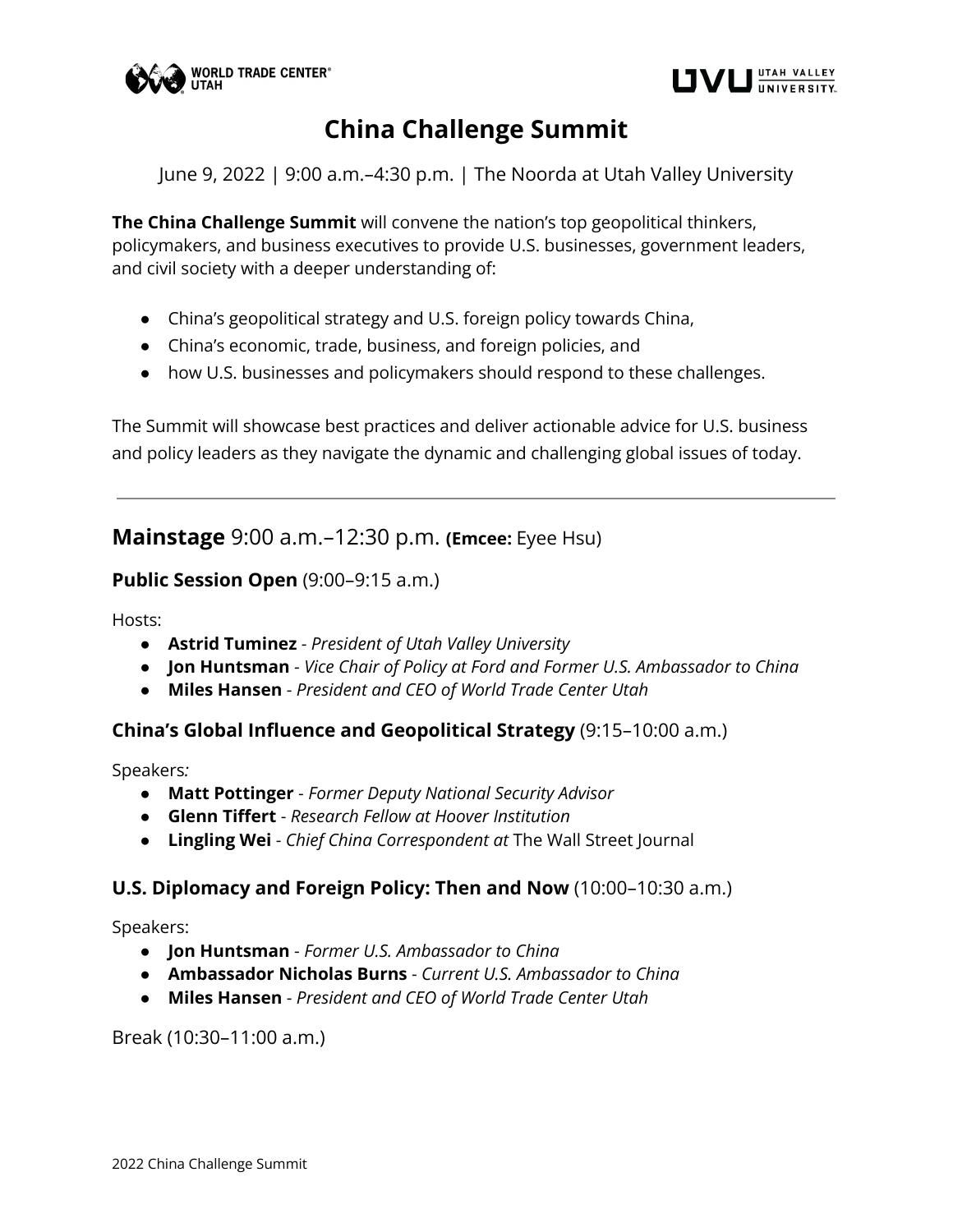### **China's Economic Might and Trade Policy** (11:00–11:30 a.m.)

Speakers:

- **Mary Lovely** *Senior Fellow at the Peterson Institute for International Economics*
- **Damien Ma** *Managing Director at Paulson Institute*
- **Jamieson Greer** *International Trade Partner at King & Spalding*

### **Business Intelligence for Navigating China** (11:30 a.m.–12:15 p.m.)

Speakers:

- **Craig Allen** *President of the US-China Business Council*
- **Sarah Kemp** *VP of International Government Affairs at Intel*
- **Chris Campbell** *Chief Strategist at Kroll*

**Close Public Session** (12:15–12:30 p.m.)

## **Lunch**

12:30–2:00 p.m.

### **VIP Lunch @ Center for National Security Studies**

Hosted by Rachael Hutchings with special guest Nadia Schadlow

### **General Attendee Lunch @ UVU Grand Ballroom**

# **Breakout Session 1**

2:15–3:15 p.m.

### **China's Domestic Economy & Global Disruption**

Purpose: Learn more about China's key industries, rules and regulations, and other distinctive characteristics behind the world's most disruptive economy.

### **China's National Rejuvenation & Strategic Ambitions**

Purpose: Learn more about President Xi's domestic and foreign policy agendas, including where and how these relate to Western standards and international norms.

### **Risks & Rewards of Doing Business in China**

Purpose: Learn more about China's business environment, its large consumer market, and whether you should look there to source or manufacture.